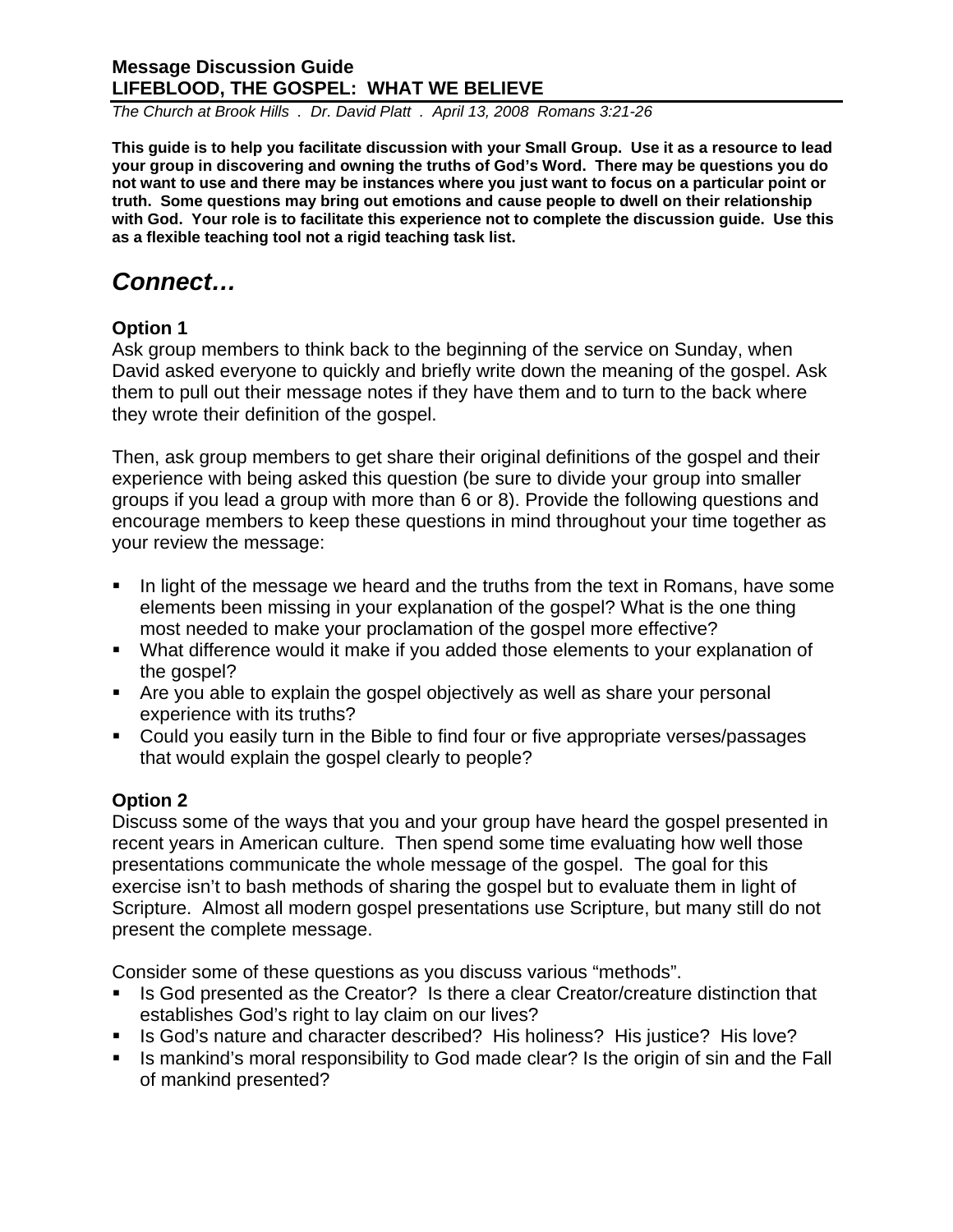*The Church at Brook Hills . Dr. David Platt . April 13, 2008 Romans 3:21-26* 

- If Is the nature and seriousness of the human problem clearly revealed? Is sin defined?
- Is alienation and separation from God explained? Are humans contrasted with God such that our separation from Him is understood?
- If Is God's judgment and wrath against sinful humanity revealed? Is there a warning about hell and eternal punishment?
- Is it clear that we are utterly incapable of saving ourselves through good works, morality, or religious exercise?
- **IF** Is it clear that Jesus Christ is God's gracious provision to resolve out problem of sin and reconcile us with God?
- Is Christ's humanity presented? Are you told that Jesus lived a perfect life?
- **Is Christ's deity addressed?**
- Is it clear that Jesus' death was more than just suffering on a cross, but that He was a substitutionary sacrifice for sinners? Is it clear that the price for our sin must be paid either personally under God's wrath or vicariously through Christ?
- Is it announced that Jesus Christ was victoriously and bodily resurrected from the grave? That he is now ascended into heaven as the exalted Lord and only mediator between God and humanity?
- Is the necessity of a personal response of repentance and faith made clear? Is it clear that conversion is not based on intellectual assent, emotionalism, or mere external response?
- Are unbelievers manipulated to respond by withholding information or emphasizing certain aspects of the gospel over others?
- Are unbelievers asked to consider and count the cost of following Christ?
- Do they know that they are primarily getting God and not just forgiveness of sins, peace, and a "better life"?

# *Review the Message…*

## **The Gospel**

**The just and gracious God of the universe looked upon hopelessly sinful people and sent His Son, Jesus Christ, God in the flesh, to bear His wrath against sin on the cross to show His power over sin in the resurrection so that all who have faith in Him will be reconciled to God forever.** 

## **The just and gracious God of the universe…**

- **God is creator.** 
	- o We read in Romans 1:25 about people worshiping created things rather than the Creator, who is forever praised.
		- Discuss some parallels between the sin recorded in Romans 1:25 and the temptations the modern church faces now? How do we exchange the truth about God for a lie?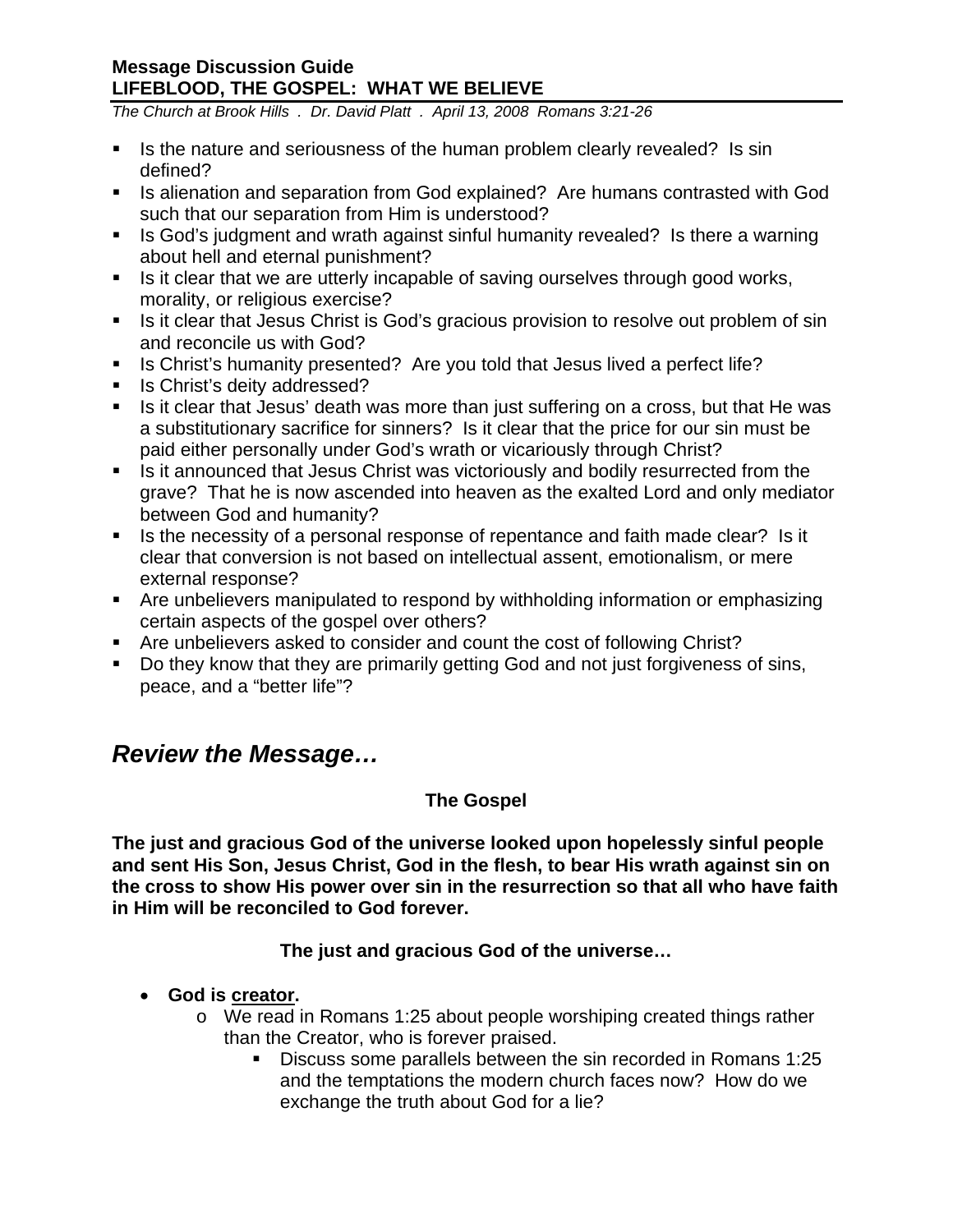*The Church at Brook Hills . Dr. David Platt . April 13, 2008 Romans 3:21-26* 

- **How does God's role as Creator give Him the right to lay claim on** our lives? [Note: He owns us and everything He has created]
- Discuss some parallels between God's initial creation of all things and what God is doing through Christ in saving those who trust in Him. [Note: 2 Corinthians 5:17; Galatians 6:14-15; Revelation 21:5, etc…]

### • **God is judge.**

- o Beginning in Romans 1:18, Paul starts to explore the foundational elements of the gospel message. The truth of God's wrath is not the gospel – that is, it is not "good news."
	- **Why does Paul start with this truth?**
	- **How is the truth of God's wrath against sin received in modern** North American culture?
	- How should the reception of this truth in our culture affect our presentation of the gospel message?
- o Romans 2:1-16 includes principles of God's judgment.
	- **Who will God judge?**
	- On what basis does God judge mankind?
	- Why must we affirm God's justice in His judgment and wrath against sin?

### • **God is gracious.**

- o Romans 3:24 speaks to how we are justified freely by God's grace through the redemption that came by Christ Jesus.
	- Why did God provide a way for us to be justified? [Note: This is ultimately an unanswerable question because it questions God's motives. Use this question to create discussion, but affirm that it is simply because God desired to provide a way – justification is only by His grace.]
	- Discuss the presumed tension between God's gracious gift of salvation (i.e. it cannot be earned) and verses such at Romans 2:6- 7 – "God will give to each person according to what he has done". How might this tension be resolved? [Consider Galatians 5 and James 1 in answering this question.]

## **…looked upon hopelessly sinful people…**

### • **We have rebelled against God.**

- o How does Romans 3:10-18 portray the state of mankind and help shape our understanding of God?
- o According to Roman's 3:10-18, does mankind have the ability not to rebel against God by his actions?
	- If so, does any man choose not to rebel against God?
	- If not, how does this truth affect our understanding of God's grace?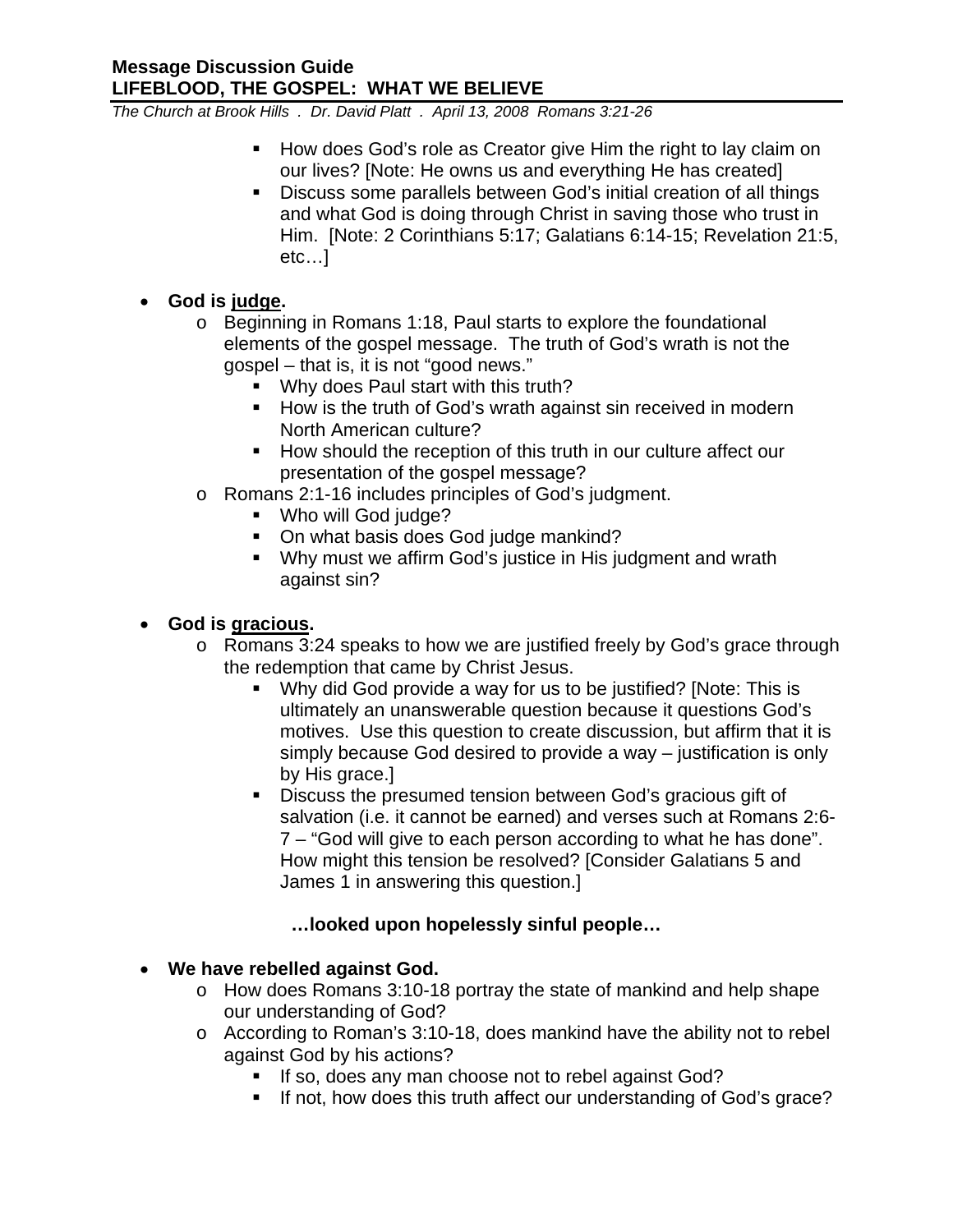*The Church at Brook Hills . Dr. David Platt . April 13, 2008 Romans 3:21-26* 

#### • **We are separated from God.**

- o Why did the sin that originated in the garden separate all mankind from a right relationship with God?
- o Why is humanity's separation from God the result of Adam's first sin and not every sin he committed? (See Romans 5:16-19) [Note: The key issue here is one's sin nature – we are separated from God because we are sinners not merely because we sin]

### • **We are dead without God.**

- o According to Ephesians 2:1-3
	- What brings death?
	- Just as the Spirit of God is at work in those who believe, who is a guiding influence in the lives of those who follow the ways of the world?
- $\circ$  Discuss the implications of losing sight of this truth in our culture that the greatest problem of the human race (and our own individual lives) is not lack of education, communication, or material well-being, but our sinful status before God.
- o David said that people "can't go from death to life on one's own". Is this an encouragement or discouragement for you to proclaim the gospel message? Why?

### **…and sent His Son, Jesus Christ, God in the flesh, to bear His wrath against sin on the cross and to show His power over sin in the resurrection…**

### • **Jesus' life displayed the righteousness of God.**

- o What must we admit about ourselves if we are to rely on Christ's life for our salvation and eternal destiny?
- o Why is it important to proclaim Christ's righteous life lived perfectly under God's rule when we present the gospel message? [Note: 2 Corinthians 5:21]
- **Jesus' death satisfied the wrath of God.** 
	- o For various reasons, many think it is unfair that God would punish people for their sins. What does Jesus' death on the cross, absorbing God's wrath for our sins, demonstrate about our understanding of fairness in God's eyes? How does God's grace impact this understanding of fairness?
	- o In light of David's message, what new insight have you gained to Christ's statement on the cross in John 19:30 – "It is finished"?
	- o Discuss the range of emotions or attitudes we often have when we think about Christ acting as our substitute and suffering for us on the cross.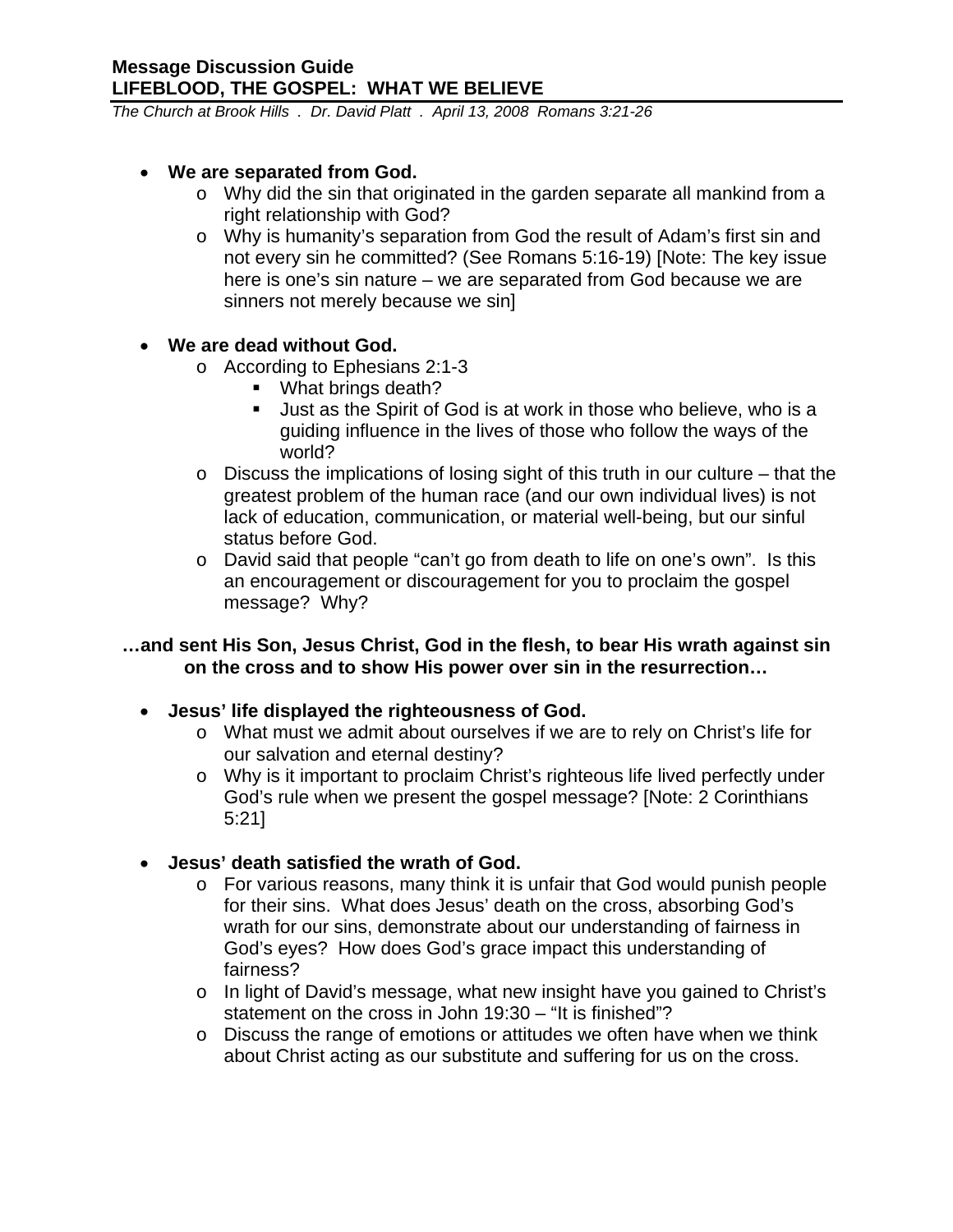*The Church at Brook Hills . Dr. David Platt . April 13, 2008 Romans 3:21-26* 

- o How might our thinking about His substitutionary work change when we see that His true suffering was "drinking the cup" of God's wrath against all of humanity's sin?
- **Jesus' resurrection demonstrated the power of God.** 
	- o How does the resurrection justify Jesus' life and vindicate His death sentence on the cross?
	- o What is the significance of declaring Jesus' resurrection when communicating the gospel message?
	- o When we were born again, we received new spiritual life. If we think of this new spiritual life as part of the resurrection power of Christ working within us, how does that give us encouragement as we follow Christ? As we minister to people's needs?

### **…so that all who have faith in His will be reconciled to God…**

### • **God is the giver of the Gospel.**

- o The ultimate cause of Christ's atoning work on the cross is found in the love and the justice of God. Was there anything in us that required God to love us or to take steps to save us?
- o Based on this truth and the truths discussed so far, what is an appropriate response to someone that claims to reject any God that would "send people to Hell"?
- o Do your answers to these questions help you to appreciate the character of God's love for you as a person who did not at all deserve that love?
- o How does God's role as giver of the gospel relate to His role as creator?
	- The Hebrew word *bara* means to create out of nothing. (The word is used seven times in the first creation account in Genesis.) Only God can do this, to create *ex nilio*, from nothing. Just as was recorded in Romans 2:25 when people worshiped created things rather than the creator, how similarly do people today oftentimes treasure the gifts of God and ignore God who is the giver?
	- God is the source of every good gift. (See James 1:17-18).

## • **God is the gift of the Gospel.**

- o What are some common misconceptions of what the gifts/outcomes of the gospel are?
- o David clearly said, "If you don't want God, you will not get Heaven." What are some ways that people commonly describe Heaven? ("I want to watch football all day," "I want to sleep as much as I can," or "I want the perfect body").
- o To whom does Heaven belong and for what purpose does a believer live—in Heaven and on earth?
- o What is truly so unexplainably wonderful about being eternally in God's Kingdom? (See Revelation 4:8-11.)